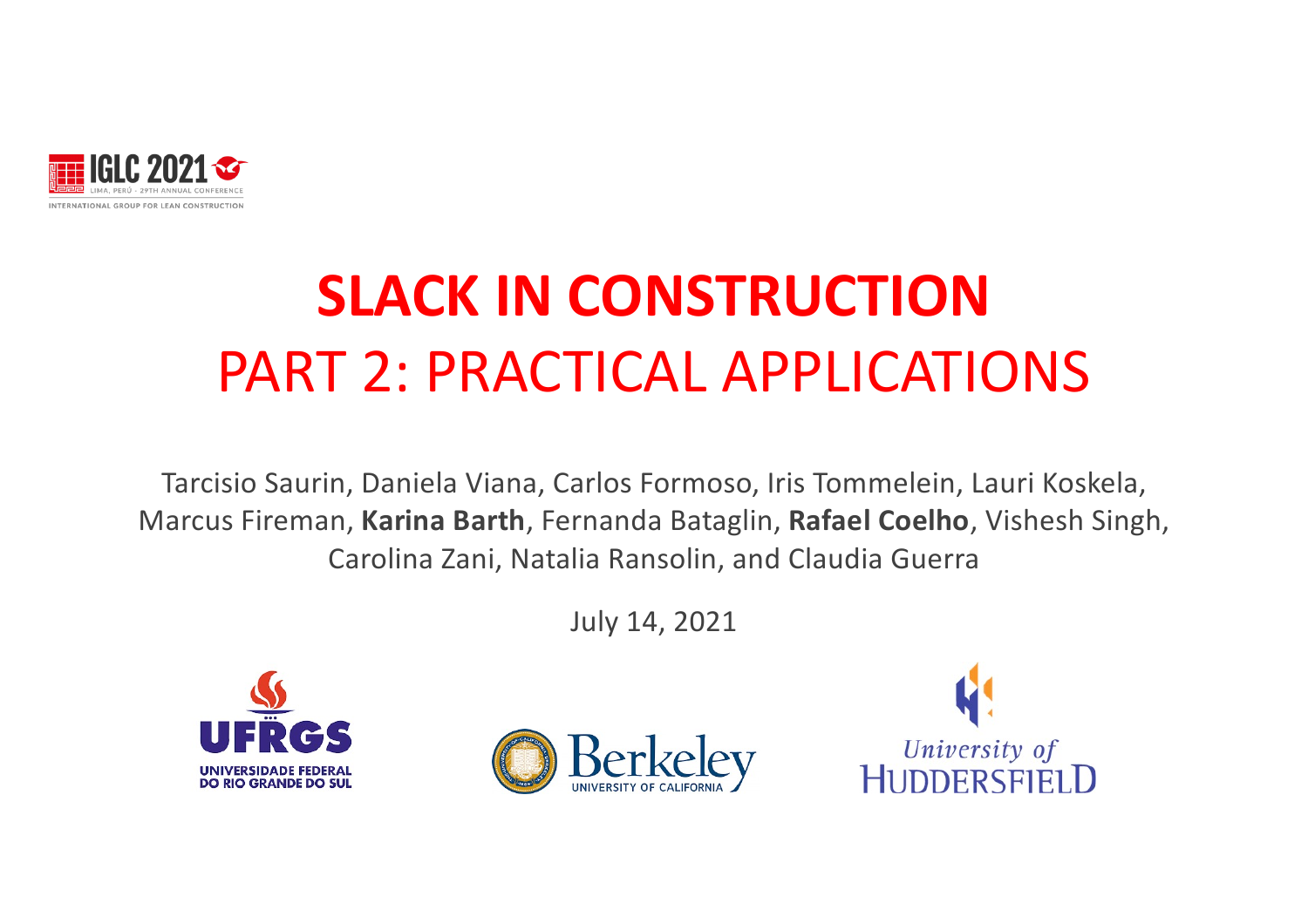

### **INTRODUCTION**

- **Variability coping mechanisms** in construction and other sectors **are usually approached in the production management literature from a limited perspective: capacity**, **inventory**, and **time** buffers (Spearman and Hopp 2020).
- Literature on buffers **neglects both the social and the informal dimensions of coping with variability**, offering an overly **technical and mechanistic perspective**.
- Formoso et al. (2021) propose a concept and theorization of slack that:
	- **Integrates a wide range** of **variability coping mechanisms** that account for both **formal and informal approaches**, across all relevant processes at **different levels** of project production systems;
	- **Inspires a revision of lean construction practices** so as to check (and increase) the extent to which they **fit to the levels of complexity and risk that characterize construction projects**.

*"A cushion of actual or potential resources which allows an organization to adapt successfully to internal pressures for adjustment or to external pressures for change in policy" (Bourgeois 1981).* **Slack**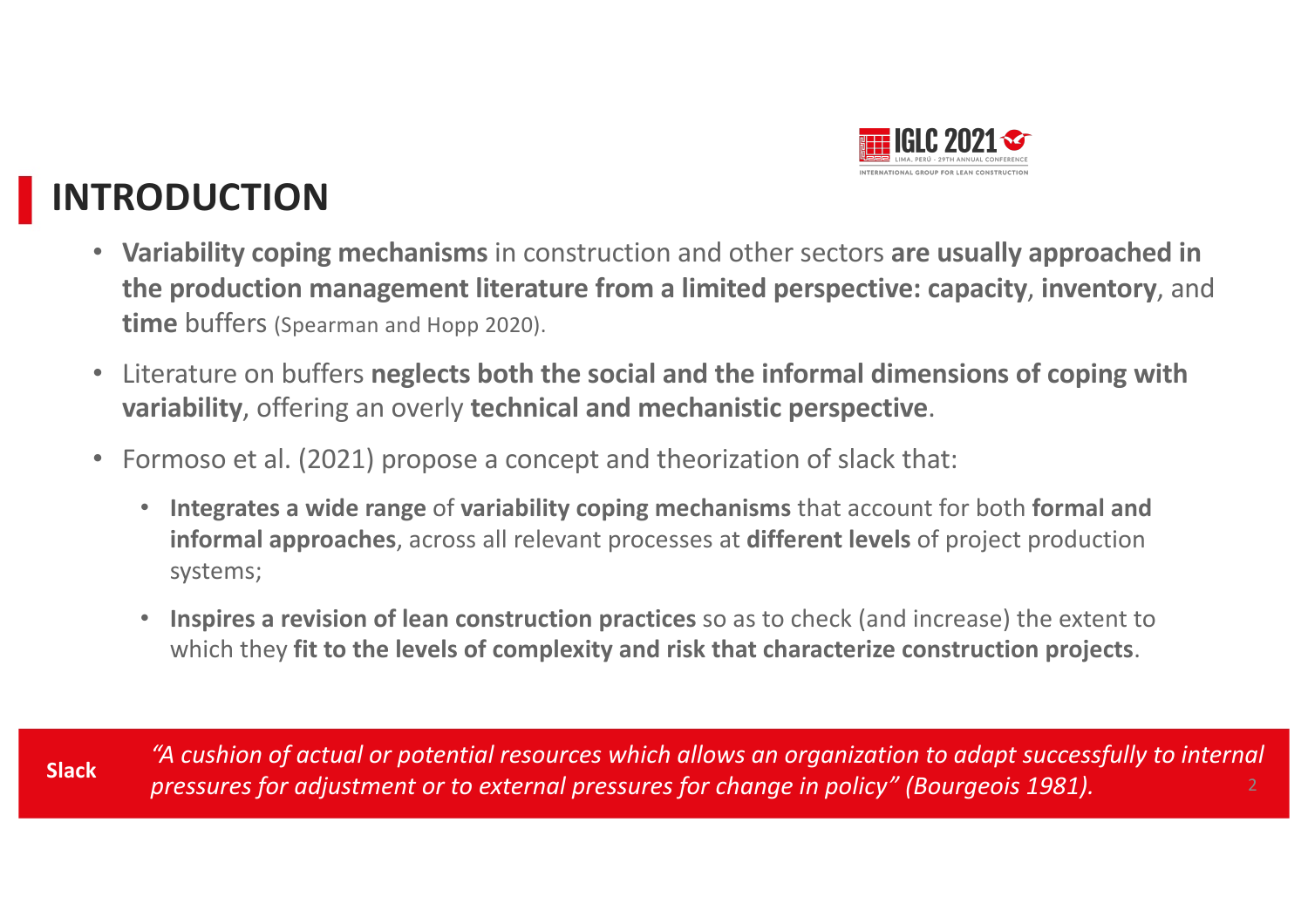

## **INTRODUCTION**

- Aim of the paper:
	- Illuminate the concept of slack in construction with **practical examples derived from both the literature and the authors' experience** as lean construction scholars and practitioners.
- The examples of slack stem from two sources:
	- **Research projects** led by some of the authors of this paper on the topics of lean construction, resilience engineering, and production planning and control;
	- Reinterpretation of **known management practices** from the viewpoint of slack.
- The examples are classified according to:
	- 1. **Slack strategies** adopted
	- 2. **Slack resources** involved
	- 3. Rationale for using slack (**why is slack needed?**)
	- 4. **Unintended consequences** of using slack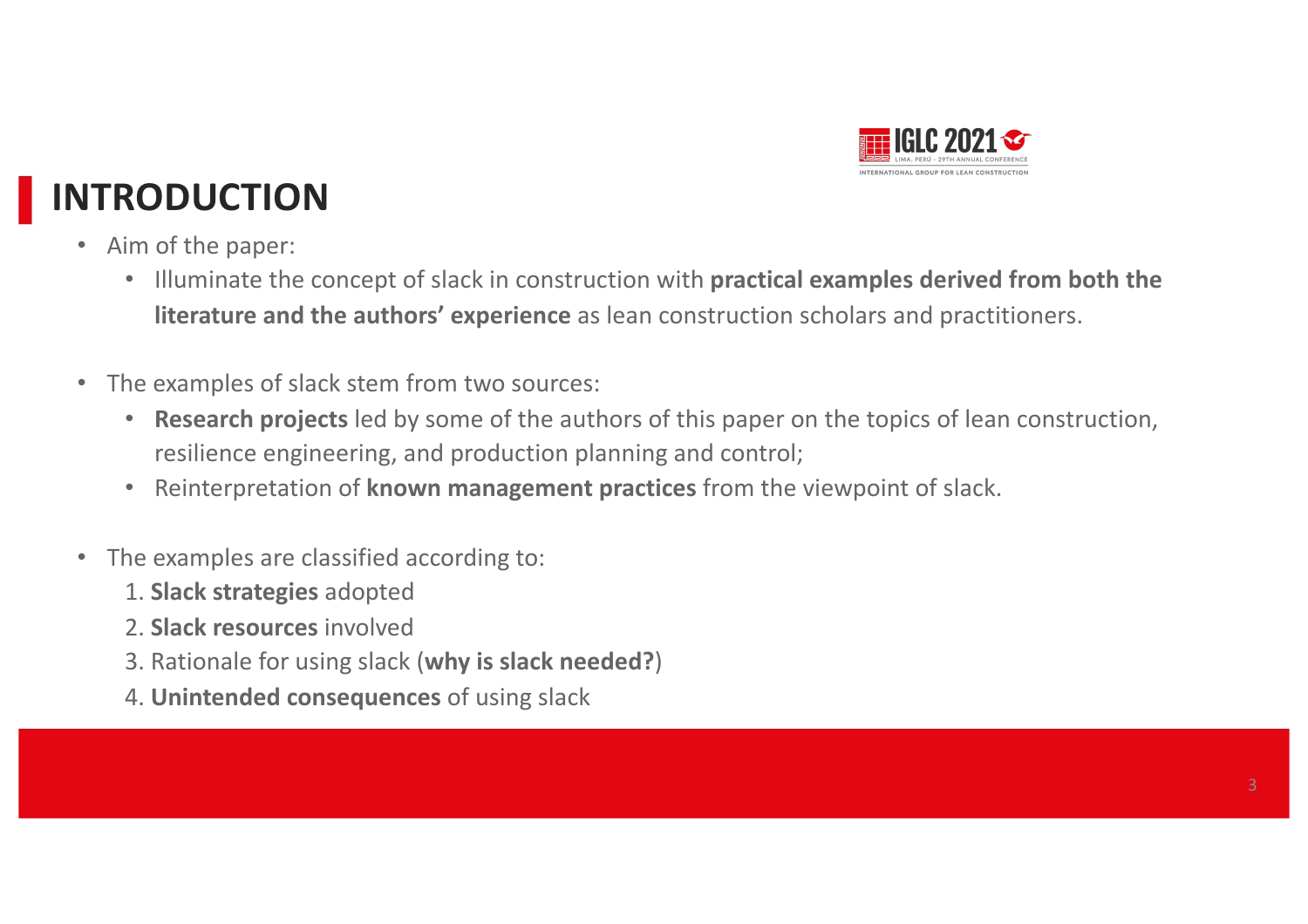### **EXAMPLES OF SLACK IN PRODUCTION MANAGEMENT**

Slack strategies (adapted from Formoso et al. 2021)



| <b>Slack strategy</b> | <b>Definition</b>                                                                                                                                                                                                                     |  |
|-----------------------|---------------------------------------------------------------------------------------------------------------------------------------------------------------------------------------------------------------------------------------|--|
| Flexibility           | The ability of an organization to deploy and redeploy its resources<br>effectively in response to changing environmental and internal conditions<br>(Gerwin 1993).                                                                    |  |
| Redundancy            | A condition where some types of resources are provided in addition to<br>the minimum necessary to perform a specific function (Nonaka 1990), or<br>when more than one resource performs a required function (Azadeh et<br>al., 2016). |  |
| Margins of manoeuvre  | It addresses the creation or maintenance of margins and additional<br>resources that allow the system to continue to function despite<br>unexpected demands (Saurin and Werle 2017).                                                  |  |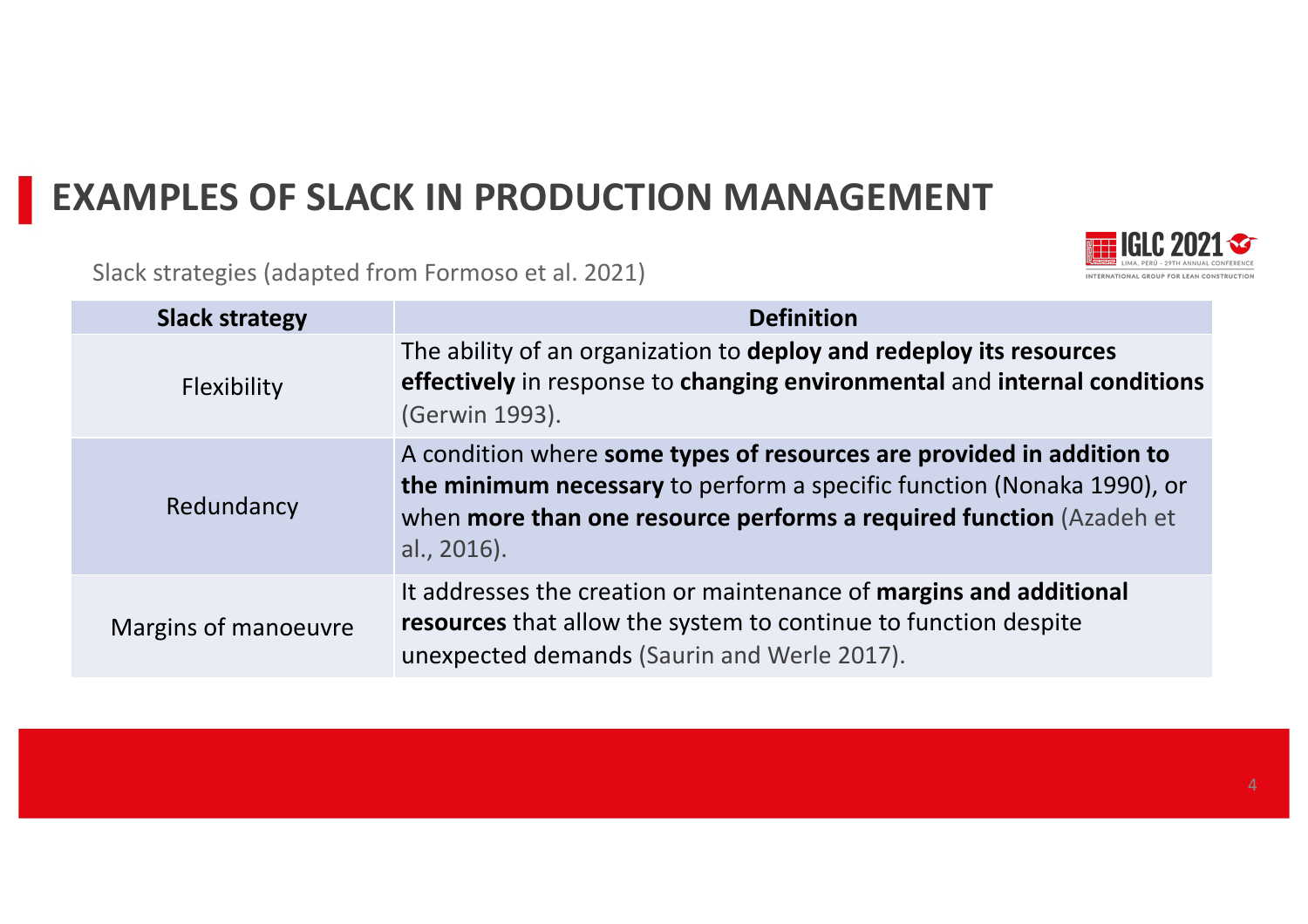### EXAMPLES

Strategy of deployment: **Flexibility**

Resources: People (number of) People (problem-solving perspectives)

| <b>Last Day</b>      |                                                                           |
|----------------------|---------------------------------------------------------------------------|
| TaskA 豆豆豆豆豆          |                                                                           |
| 豆豆豆<br>Task B        |                                                                           |
| Tasks 显显显显           | <b>THE IGLC 2021 <math>\infty</math></b><br>PERÚ - 29TH ANNUAL CONFERENCE |
|                      | INTERNATIONAL GROUP FOR LEAN CONSTRUCTION                                 |
| <b>Daily Meeting</b> |                                                                           |
|                      | <b>Current Day</b>                                                        |
|                      | 昱昱昱<br>Task A                                                             |
|                      | Task B                                                                    |
|                      | Tasks 负负负负负负                                                              |
|                      |                                                                           |

| Description:            | Reallocation of workers across gangs and shifts to meet daily production goals.<br>This decision making occurs in daily huddles. |  |
|-------------------------|----------------------------------------------------------------------------------------------------------------------------------|--|
| Why is slack needed?    | To avoid delays.                                                                                                                 |  |
| Unintended consequences | Waste from moving equipment and tools.<br>Activities from which workers were removed could be delayed.                           |  |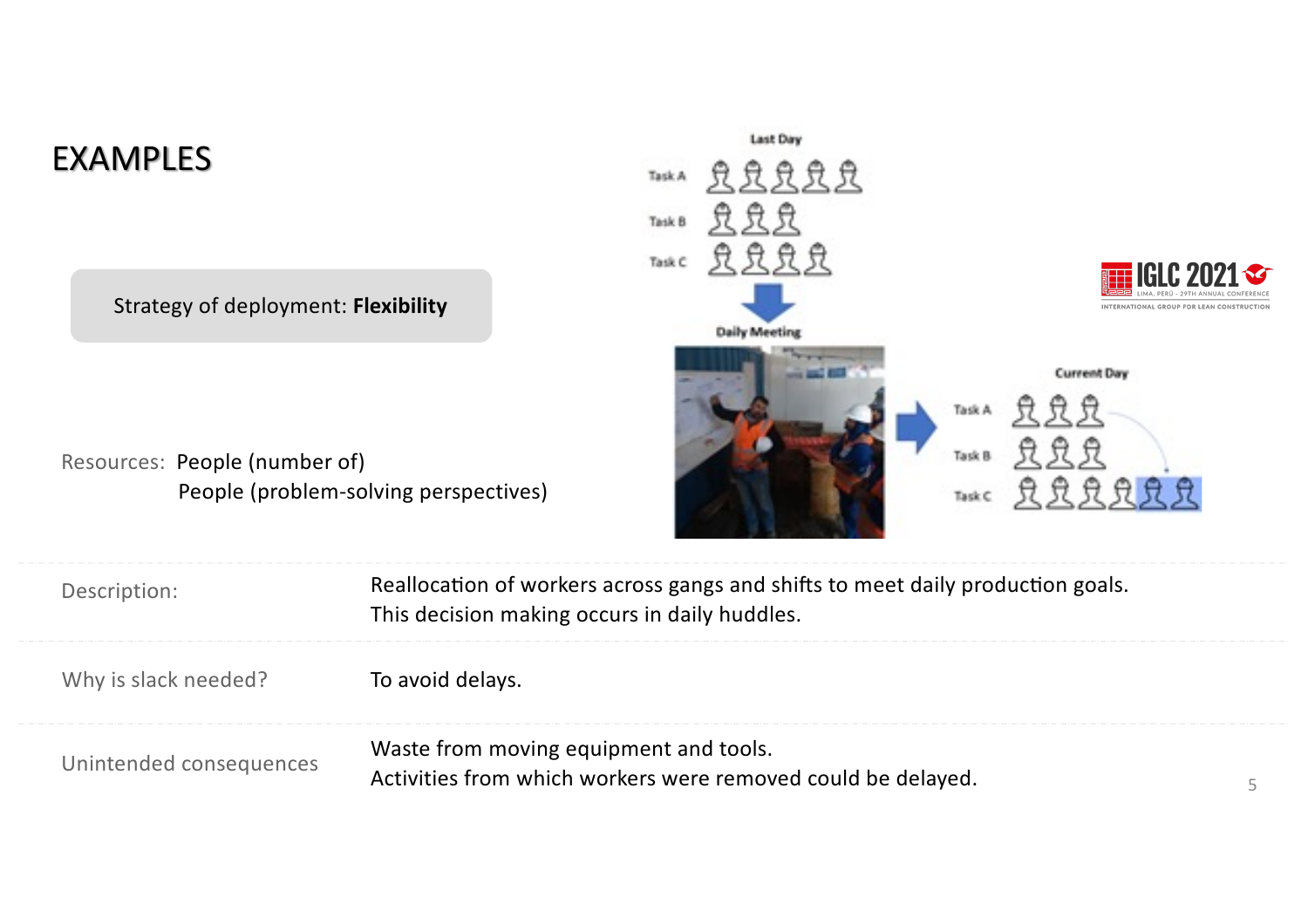#### EXAMPLES Strategy of deployment: **Redundancy**



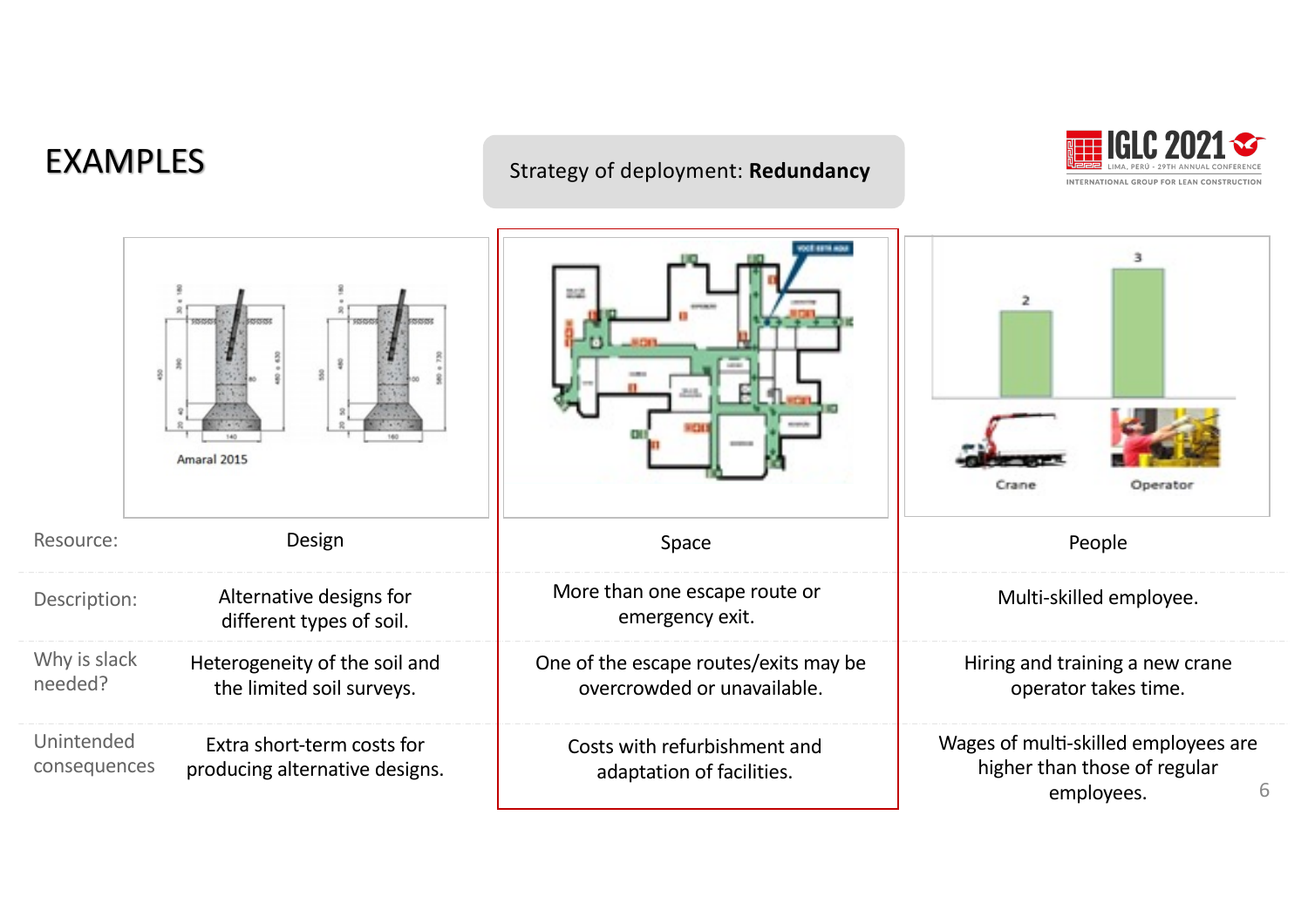#### EXAMPLES

#### Strategy of deployment: **Margin of manoeuvre**



|                            |                                                                                                |                                                                                                 | Objective<br>ntermediate objective<br><b>Actions in Production Managemen</b><br>Refine LBS/ <i>Takt</i><br>Improve<br>Meetin<br>predictabilit<br>PPC process<br>deadlines<br>Introduce<br>online<br>workshops<br>Product<br>ove cause detectior<br>compliance<br>Reduce<br>unfinished wor<br>Increase<br>productivity |
|----------------------------|------------------------------------------------------------------------------------------------|-------------------------------------------------------------------------------------------------|-----------------------------------------------------------------------------------------------------------------------------------------------------------------------------------------------------------------------------------------------------------------------------------------------------------------------|
| Resource(s):               | Space and Equipment                                                                            | Space                                                                                           | People                                                                                                                                                                                                                                                                                                                |
| Description:               | Regular inpatient wards that can be<br>adapted to intensive care.                              | Patient bay layout in an intensive care<br>unit can be changed to facilitate care<br>provision. | Technical staff changed their roles during<br>the pandemic and formed a working group<br>for reviewing and improving the<br>company's managerial processes.                                                                                                                                                           |
| Why is slack<br>needed?    | Surges in demand (e.g., COVID-19<br>pandemic) imply the need for extra<br>intensive care beds. | Caregivers do not have 360º access<br>around the bedside in standard<br>layout.                 | Necessity of spare time for creativity<br>and innovation.                                                                                                                                                                                                                                                             |
| Unintended<br>consequences | Some requirements of ICU clinicians<br>may not be fully met in the adapted<br>inpatient wards. | Layout changes cause discomfort to<br>the patient and increase the risk of<br>accidents.        | Short/long-term benefits: e.g.<br>development of innovative practices<br>and more reliable processes.                                                                                                                                                                                                                 |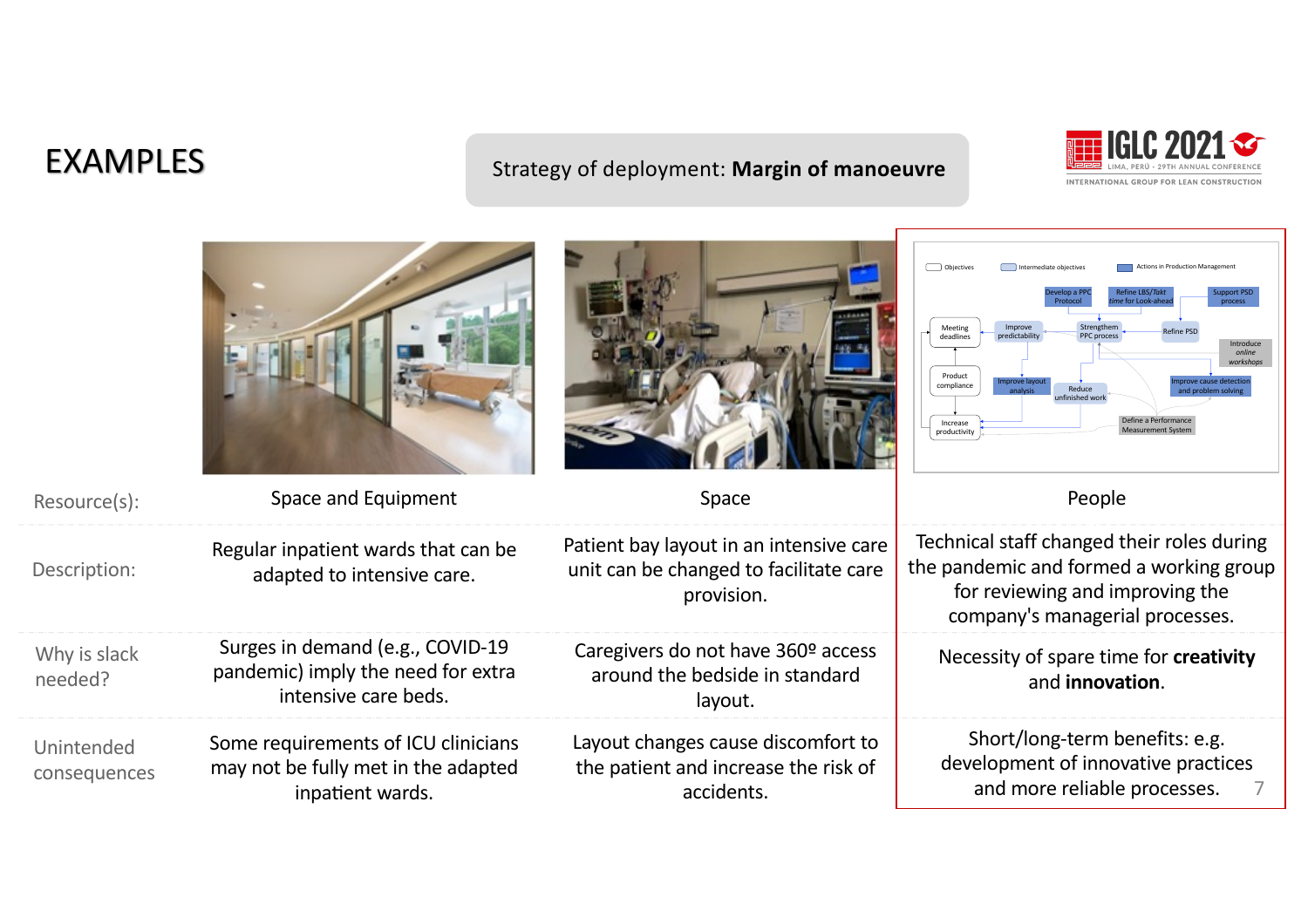

### **CONCLUSIONS FROM THE EXAMPLES**

- 1. Slack plays a **role in several processes** such as contract management, safety management, supply chain management, product design and development, and production planning and control;
- 2. Slack is **deployed** through a variety of **strategies** and **resources**, which are n**ot limited to the traditional buffer resources of time, inventory, and capacity**;
- **3. Slack has a social-technical nature**, which means that **people's behaviours and knowledge play a role as slack resources**; and
- **4. Slack is often implicit in existing practices** (e.g., daily huddles). However, there is a **risk of taking the availability of slack for granted**, which can lead to complacency.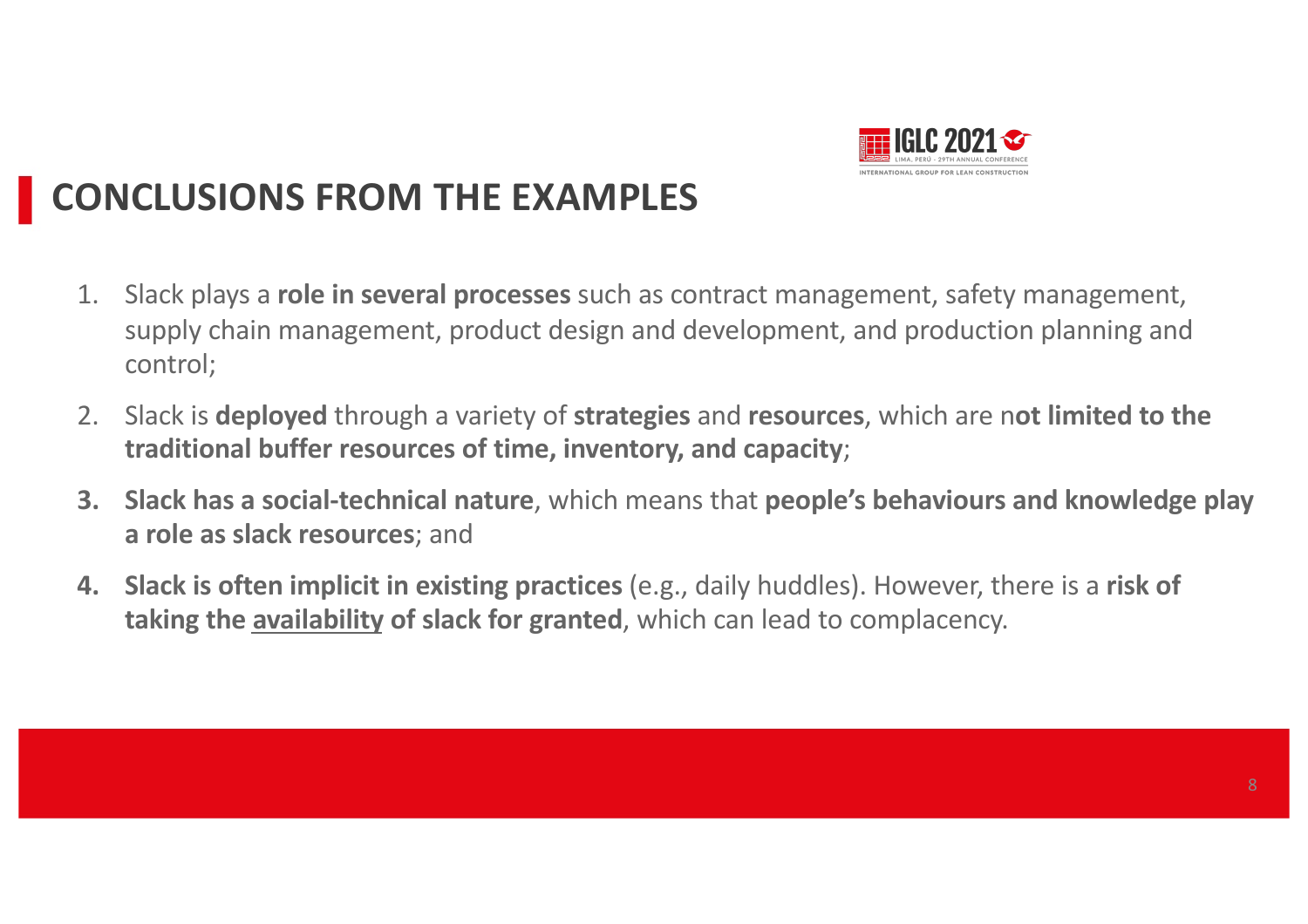

## **CONCLUSIONS**

- The identified characteristics of **slack** indicate that **it has a broader meaning than the concept of buffer.**
- This article adds empirical evidence on the **use of slack as an alternative to the pure use of buffers** in lean construction.

### **FUTURE RESEARCH**

- 1. Investigate the trade-off between slack and waste, shedding light on the criteria to be accounted for when managing that trade-off
- 2. Analyse the implications of slack for innovation and resilience in construction
- 3. The investigation of slack in product development seems to be promising as it has the potential of developing more cost-effective solutions in comparison with those devised on the spot during construction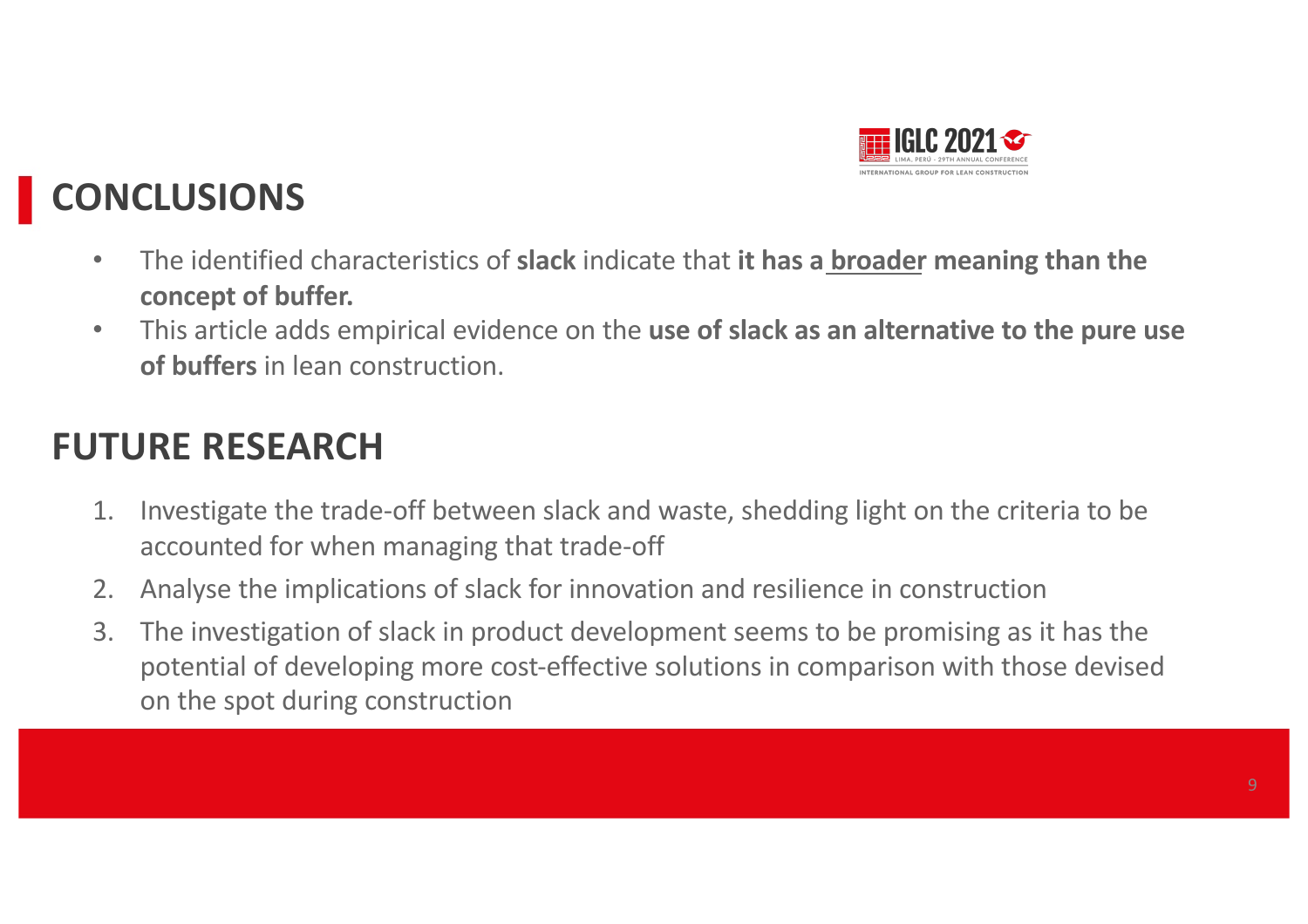

### **ABOUT THIS RESEARCH**

- **Outcome of a non-conventional research project**
- **Result of literature review and theoretical discussions** 
	- Group of 13 academics
	- 10 weekly on-line meetings during a 4-month period
	- Development of a concept map





Iris D. Tommelein









Fernanda Bataglin



Carlos Formoso

Daniela Viana Rafael Coelho Vishesh Singh Carolina Zani Natalia









Ransolin



Claudia Disconzi

Tarcísio Saurin Lauri Koskela Marcus

Fireman